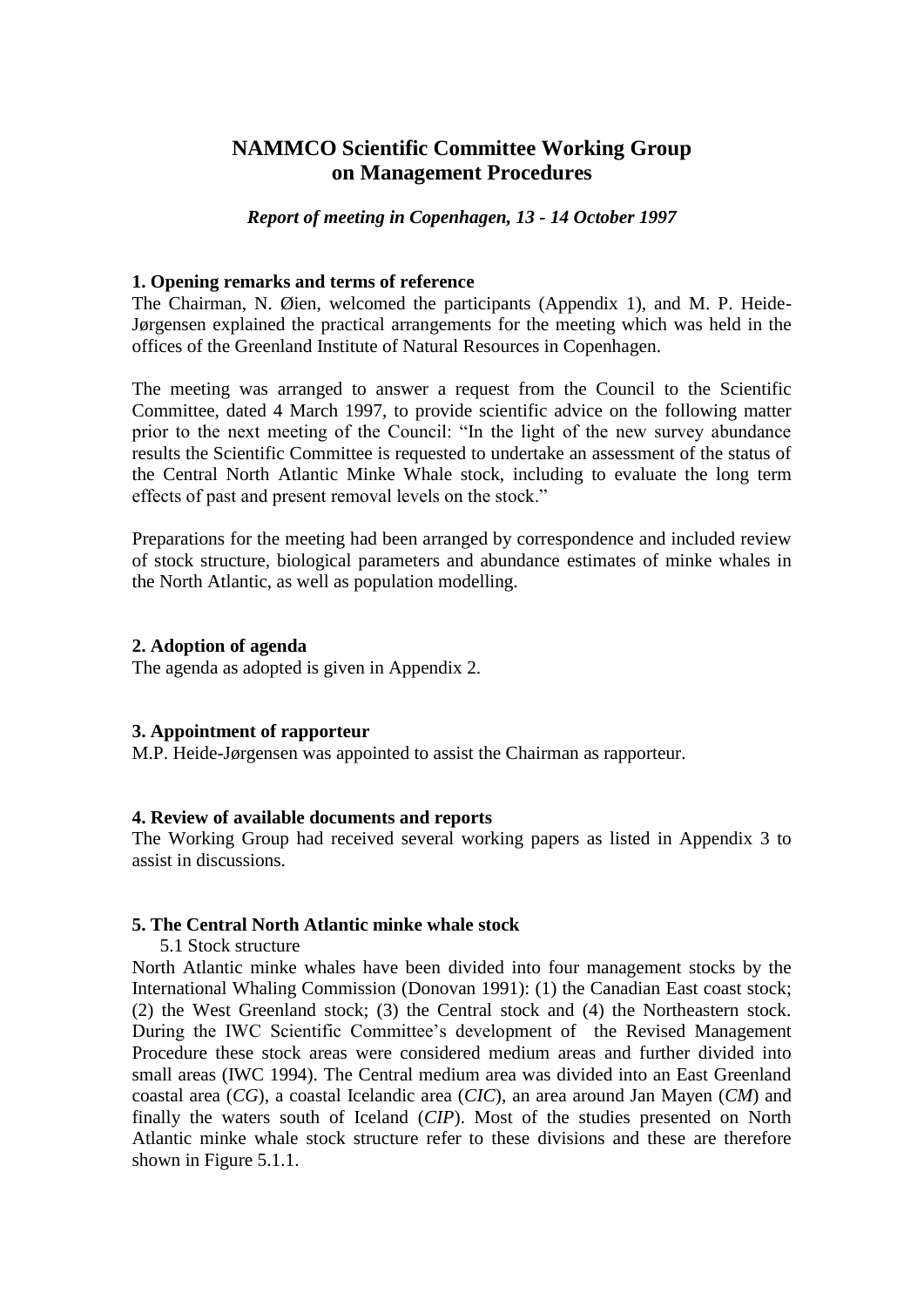### **Figure 5.1.1. Map showing the IWC small areas. ES, EB, EC and EN constitute together a medium area which taken together is the Northeastern stock area, while CM, CIC, CG and CIP constitute the Central medium area.**

A. Daníelsdóttir presented her review of the population genetic structure of North Atlantic minke whales (SC/6/MP1). The review describes the results from various nuclear (n) and mitochondrial (mt) DNA methods used to study the genetic relationship of minke whales (*Balaenoptera acutorostrata*) from different geographical locations in the North Atlantic: The West Greenland area, the Central area (Iceland) and the Northeastern Atlantic area. The sampled areas are shown in Figure 5.1.2. The results from the studies are discussed and compared with genetic studies of minke whales from other locations. Daníelsdóttir concluded that when nonselective nDNA and/or mtDNA genes show significant differences between sample locations, then it is possible to conclude that there is restricted gene flow between them and they can be managed as separate populations. Concordant and nonconcordant results have been obtained using both nDNA and mtDNA on the same populations and samples in a number of species. It is more common that the mtDNA shows differentiation between populations and that the nDNA does not (e.g. dispersal of males, recent bottlenecks), but less differentiation in mtDNA than nDNA is also found (smaller genome size, founder effects, female biased breeding and/or migration ratio). There is a tendency for the mtDNA to show greater population differences, because of its lower effective population size and effective migration rate (maternal inheritance) which make the effect of genetic drift greater and therefore may lead to greater population differentiation. The gene diversity, however, at equilibrium between mutation and drift, is much lower for mtDNA than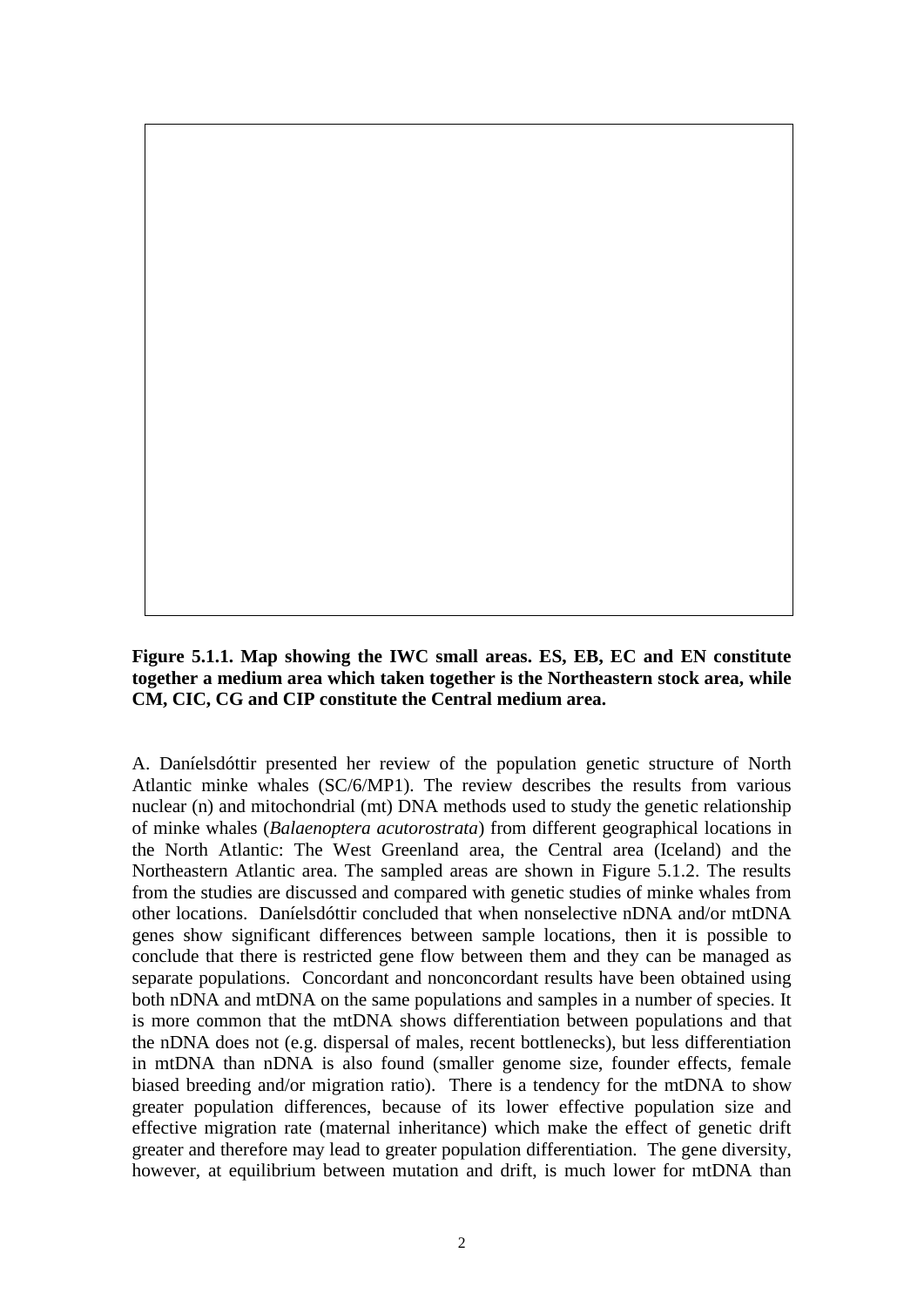nDNA (assuming mutation rates are similar). The different evolutionary dynamics of nDNA and mtDNA can, if combined in a study, provide information on otherwise hidden behaviour and/or population structure. It should be emphasised that it can be misleading to conclude that there are similarities between samples, when the study considered is based on variation at a single gene or locus.

# **Figure 5.1.2. Map showing the approximate locations of samples used in the genetics studies reviewed.**

Daníelsdóttir concluded that, based on the genetic evidence available today: 1) Northeastern and Central Atlantic minke whales represent separate populations, and 2) Northeastern Atlantic and West Greenland minke whales represent separate populations.

In the discussions, the importance of comparing the same tissues between investigations when dealing with allozymes was pointed out. Temporal variations due to different sampling periods between areas must also be taken into account, as well as possible heterogeneity related to sex. As suggested in SC/6/MP4, the analyses done so far have detected indications of certain structures among North Atlantic minke whales, but a satisfactory model which provides a coherent explanation compatible with most of the data has yet to be identified.

From the manager's point of view the basic question would be: How large are migration rates, and how do they affect management goals? Conclusions are also hampered by the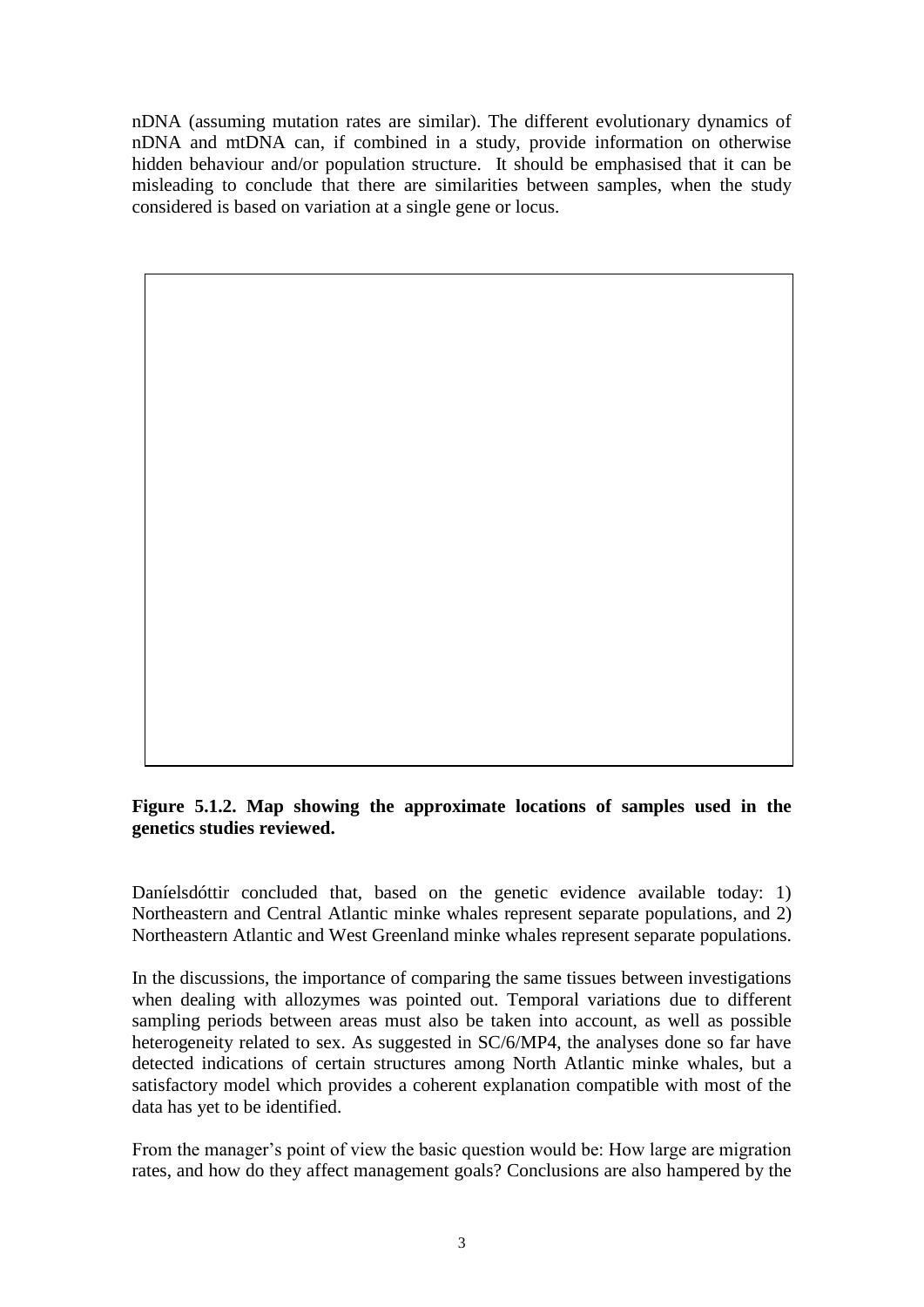fact that no internal comparisons have been made within the Central stock area, or between Jan Mayen and Icelandic coastal waters.

The review of the population genetics revealed an equivocal picture of the structure of the minke whale population in the North Atlantic. Two lines of evidence (allozymes and nuclear DNA) supported a splitting between West Greenland, Central and Northeastern Atlantic, whereas no distinctions could be made for minke whales within the Northeastern Atlantic. Other genetic studies based on mtDNA did not detect heterogeneity between these areas, but this should not be interpreted as proof of an homogenous population structure. Also, different weight should be given to different studies and it was specifically argued that studies based on a relatively limited part of the genome of mtDNA were unsuitable for detecting population delineation. Generally the genetic studies were conducted on a large scale, i.e. trans-Atlantic comparisons, where isolation by distance seems to be a reasonable hypothesis. On a finer scale it seems unlikely that genetic studies can establish management units.

To summarise, the available evidence in support of *population heterogeneity* in North Atlantic minke whales is:

- studies of allozymes and nuclear DNA support large-scale segregation in regions;

- mark-recapture analyses of minke whales around Iceland and in the Barents Sea (Northeastern Atlantic) show little chance of exchange of minke whales between these two areas (IWC 1991);

- Morphometric studies suggest that there is substantial heterogeneity between minke whales sampled from West Greenland, Central and Northeastern stocks, but the data were not conclusive on whether these stocks can be treated as completely isolated populations as overlap was considerable (Christensen et al. 1990);

- temporal differences in lengths and sex in some areas suggest segregation in the migrations of minke whales (IWC 1977).

## Evidence for *population homogeneity* in North Atlantic minke whales is:

- mtDNA studies found no significant differences between widely separated areas such as West Greenland, Icelandic coastal waters and the Barents Sea;

- when the allozyme genotypes were tested for Hardy-Weinberg equilibrium for each of the small areas, no support for heterogeneity within small areas could be detected;

- during the summer minke whales are distributed in a continuum on the continental shelves in the North Atlantic. Only the deep slopes between Iceland and the Faroe Islands, between the Greenland Sea and the Norwegian Sea and south of Greenland, show disjunction in minke whale distributions. No hiatus in distribution is evident between coastal Iceland, East Greenland and Jan Mayen. Thus it seems unlikely that discrete subunits of minke whales persist in this area, considering the long-range migratory abilities of minke whales.

Minke whales in the eastern and western North Atlantic are, at least during summer, separated by the land masses of Greenland and by the deep water of the mid-Atlantic. It thus seems reasonable to assume that on a large scale some segments of the North Atlantic have been isolated because of distance and topography. This is supported by some genetic studies. The tagging studies, albeit biased to hunted whales, indicate philopatry to the Central and Northeast Atlantic with little expected exchange, whereas distributional inference gives no indication of population structure on a finer scale than the Central, Northwest and the Northeast Atlantic.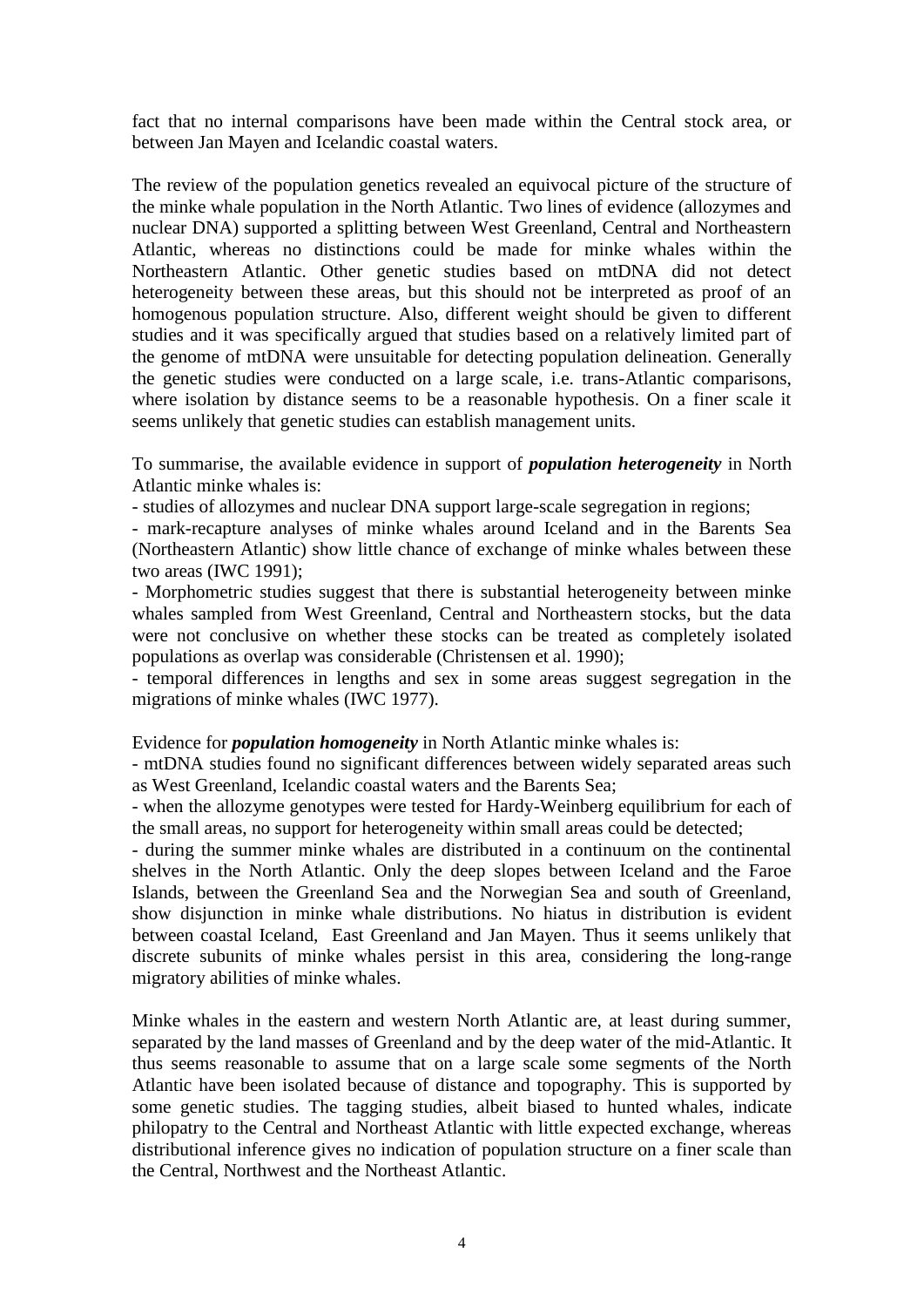In conclusion, some heterogeneity of the minke whale population may be expected, but at present the evidence is too limited, inconsistent or scattered to support a conceptual model for the dispersal and mixing of minke whales in the North Atlantic. On a finer scale, e.g. within the Central stock area, nothing supports a further delineation of the stock, however, the available studies suffer from incomplete or biased sampling of the whales in the area or from deployment of inadequate techniques.

Although nothing supports a delineation of minke whales between coastal Icelandic waters, East Greenland and the area between Iceland and Jan Mayen, a safe approach, in the light of inadequate research, would be to maintain the small areas as putative stock units.

### **5.2 Biological parameters**

Víkingsson reviewed the available information on biological parameters (SC/5/MG3). As part of the International Whaling Commission's work on the Comprehensive Assessment of minke whale stocks in the North Atlantic, a table of available data on biological parameters was prepared (Larsen 1991). Since then, no new information on the relevant biological parameters of minke whales in the North Atlantic appears to have been published. Víkingsson prepared Tables 5.2.1 and 5.2.2 based on the information given in Larsen (1991) and the parameter values used in the IWC's assessment in 1990 (IWC 1991). The Working Group decided to base their assessments on these data.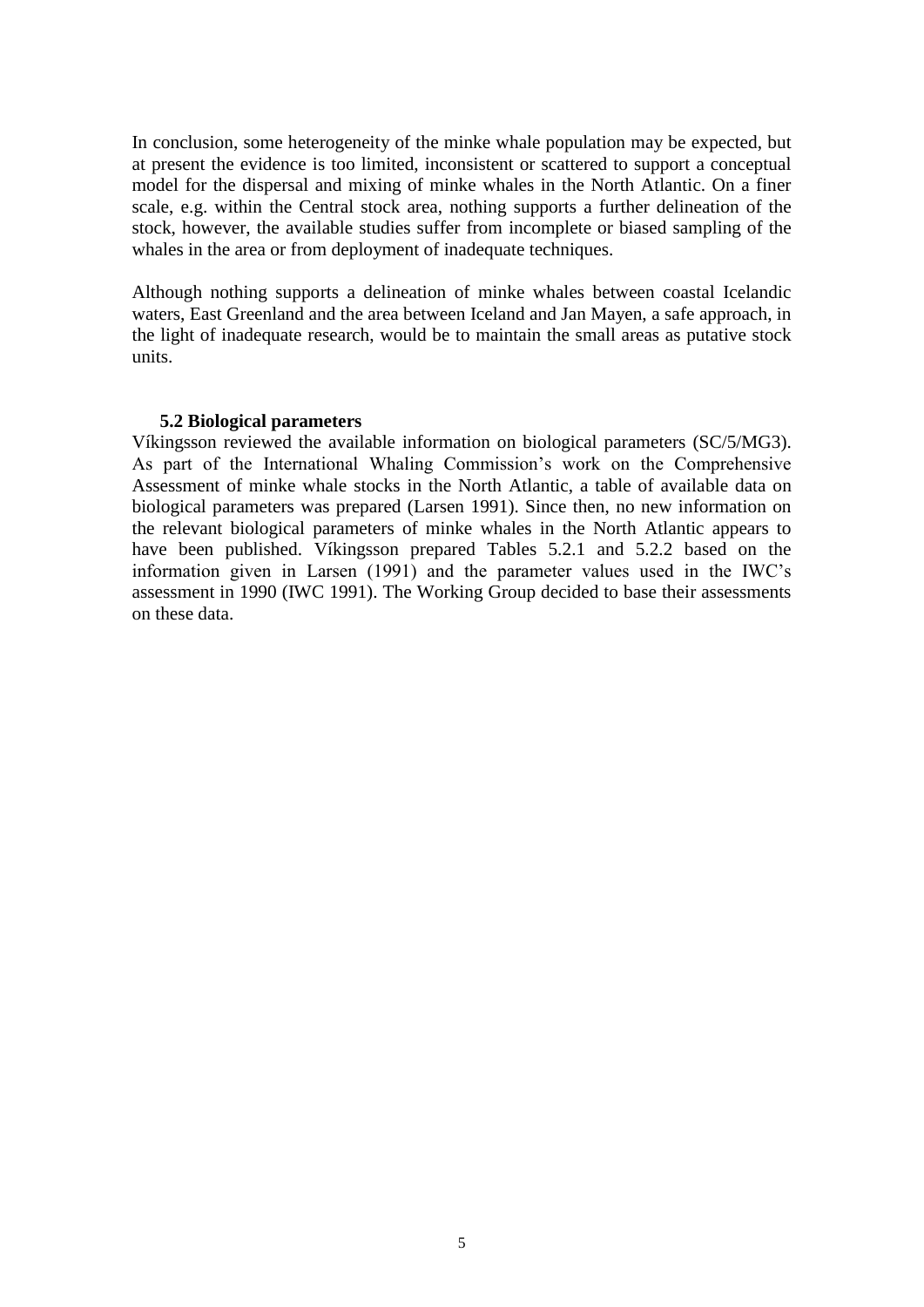| <b>Parameter</b>                    | <b>Value</b>               | <b>Note</b>   | <b>Small area</b> | <b>Reference</b>         |
|-------------------------------------|----------------------------|---------------|-------------------|--------------------------|
| Age at recruitment $ 5.5 $          |                            | 50% recruited | <b>CIC</b>        | <b>IWC 1991</b>          |
|                                     | 11.5                       | 95% recruited | <b>CIC</b>        | <b>IWC 1991</b>          |
| sexual $\vert 6 \vert$<br>Age<br>at |                            | Regression    | <b>CIC</b>        | Sigurjonsson 1988        |
| maturity                            | $6 - 7$                    | 50% mature    | <b>CIC</b>        | Sigurjonsson 1988        |
| (females)                           | $5 - 6$                    | Regression    | <b>CIC</b>        | Sigurjonsson et al. 1990 |
| Sex ratios in catch                 | 43% females                |               | CG                | Larsen & Øien 1988       |
|                                     | 43.4% females              |               | <b>CIC</b>        | Sigurjonsson et al. 1990 |
| Pregnancy rates                     | 0.94                       |               | <b>CIC</b>        | Sigurjonsson 1988        |
| Natural                             | mortality $(0.10$ (approx) |               |                   | Horwood 1990.            |
| rates                               |                            |               |                   |                          |

**Table 5.2.1. Biological parameters in Central North Atlantic minke whales.**

# **Table 5.2.2. Parameter values used in recent assessments of Central North Atlantic minke whales.**

| <b>Parameter</b>     | % of population | <b>Value</b> | Year | <b>Reference</b> |  |  |
|----------------------|-----------------|--------------|------|------------------|--|--|
| Age at recruitment   | 100             | 4            | 1988 | <b>IWC 1989</b>  |  |  |
|                      | 50              | 5.5          | 1990 | <b>IWC 1991</b>  |  |  |
|                      | 50              | 7.5          | 1990 | <b>IWC 1991</b>  |  |  |
|                      | 50              | 3            | 1990 | <b>IWC 1991</b>  |  |  |
|                      | 95              | 11.5         | 1990 | <b>IWC 1991</b>  |  |  |
|                      | 95              | 13.5         | 1990 | <b>IWC 1991</b>  |  |  |
|                      | 95              | 6            | 1990 | <b>IWC 1991</b>  |  |  |
| Age<br>first  <br>at | 50              | 8            | 1990 | <b>IWC 1991</b>  |  |  |
| parturition          | 95              | 13           | 1990 | <b>IWC 1991</b>  |  |  |
| mortality<br>Natural |                 | 0.10         | 1988 | <b>IWC 1989</b>  |  |  |
| rate                 |                 | 0.09         | 1990 | <b>IWC 1991</b>  |  |  |

## **5.3 Catch data**

Catch data used in the assessments were compiled by Víkingsson and presented in Table 5.3.1. The CIC subarea comprises the coastal shelf of Iceland and the Central Medium Area is the union of small areas CIP, CG, CIC and CM; all these are defined in IWC (1994), and shown in Figure 5.1.1. The Central Medium Area catches include catches taken by Inuits at East Greenland, as supplied by Barner Neve.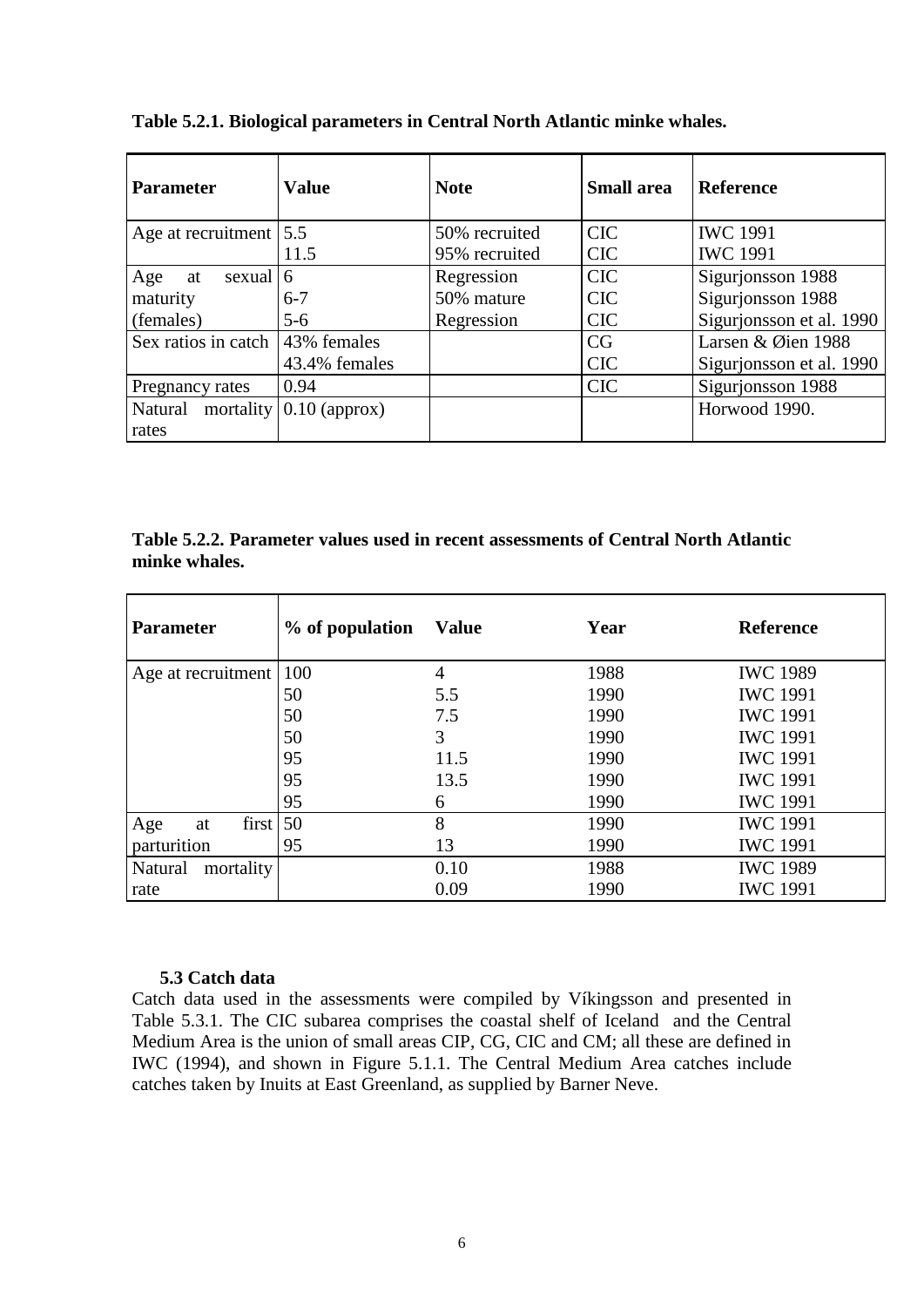|      | <b>Central</b>   |                    | <b>CIC</b> subarea |                  |      | <b>Central</b> | <b>Medium</b>    | <b>CIC</b> subarea |                  |  |
|------|------------------|--------------------|--------------------|------------------|------|----------------|------------------|--------------------|------------------|--|
| Year |                  | <b>Medium Area</b> |                    |                  | Year | Area           |                  |                    |                  |  |
|      |                  | Male Female        |                    | Male Female      |      | <b>Male</b>    | Female           | <b>Male</b>        | Female           |  |
| 1930 | 5                | 5                  | 5                  | 5                | 1964 | 208            | 114              | 114                | 48               |  |
| 1931 | 3                | 3                  | $\overline{3}$     | $\overline{3}$   | 1965 | 194            | 206              | 80                 | 62               |  |
| 1932 | 3                | 3                  | 3                  | 3                | 1966 | 181            | 173              | 87                 | 77               |  |
| 1933 | 3                | $\overline{3}$     | 3                  | 3                | 1967 | 315            | 159              | 135                | 87               |  |
| 1934 | 3                | $\overline{3}$     | 3                  | 3                | 1968 | 386            | 350              | 219                | 206              |  |
| 1935 | 3                | $\overline{3}$     | $\overline{3}$     | $\overline{3}$   | 1969 | 171            | 120              | 93                 | 66               |  |
| 1936 | $\mathbf{1}$     | $\overline{0}$     | $\mathbf{1}$       | $\overline{0}$   | 1970 | 203            | 159              | 112                | 81               |  |
| 1937 | $\mathbf{1}$     | $\boldsymbol{0}$   | $\mathbf{1}$       | $\boldsymbol{0}$ | 1971 | 172            | 131              | 121                | 98               |  |
| 1938 | $\boldsymbol{0}$ | $\boldsymbol{0}$   | $\boldsymbol{0}$   | $\overline{0}$   | 1972 | 204            | 166              | 115                | 87               |  |
| 1939 | $\boldsymbol{0}$ | $\overline{0}$     | $\boldsymbol{0}$   | $\boldsymbol{0}$ | 1973 | 250            | 127              | 78                 | 64               |  |
| 1940 | $\boldsymbol{0}$ | $\overline{0}$     | $\overline{0}$     | $\boldsymbol{0}$ | 1974 | 143            | 109              | 61                 | 63               |  |
| 1941 | $\overline{7}$   | $\overline{7}$     | 7                  | $\boldsymbol{7}$ | 1975 | 180            | 221              | 89                 | 80               |  |
| 1942 | $\overline{7}$   | 8                  | $\overline{7}$     | $\boldsymbol{7}$ | 1976 | 175            | 110              | 114                | 87               |  |
| 1943 | $\overline{7}$   | $\overline{7}$     | $\overline{7}$     | $\overline{7}$   | 1977 | 107            | 88               | 106                | 88               |  |
| 1944 | $\overline{7}$   | $\overline{7}$     | $\overline{7}$     | $\overline{7}$   | 1978 | 146            | 162              | 85                 | 114              |  |
| 1945 | $\overline{7}$   | $\overline{7}$     | $\overline{7}$     | $\overline{7}$   | 1979 | 166            | 118              | 111                | 87               |  |
| 1946 | 18               | 15                 | 18                 | 15               | 1980 | 198            | 120              | 121                | 81               |  |
| 1947 | 27               | 18                 | 27                 | 18               | 1981 | 129            | 117              | 119                | 82               |  |
| 1948 | 56               | 43                 | 56                 | 43               | 1982 | 212            | 109              | 127                | 85               |  |
| 1949 | 59               | 52                 | 56                 | 48               | 1983 | 164            | 125              | 117                | 87               |  |
| 1950 | 18               | 15                 | 18                 | 15               | 1984 | 136            | 149              | 100                | 78               |  |
| 1951 | 20               | 18                 | 20                 | 18               | 1985 | 113            | 123              | 94                 | 51               |  |
| 1952 | 21               | 19                 | 21                 | 19               | 1986 | 6              | 46               | $\boldsymbol{0}$   | $\boldsymbol{0}$ |  |
| 1953 | 20               | 18                 | 20                 | 18               | 1987 | 12             | 42               | $\overline{0}$     | $\boldsymbol{0}$ |  |
| 1954 | 20               | 18                 | 20                 | 18               | 1988 | $\overline{4}$ | $\mathbf{1}$     | $\overline{0}$     | $\boldsymbol{0}$ |  |
| 1955 | 25               | 33                 | 24                 | 27               | 1989 | $\mathbf{1}$   | $\boldsymbol{0}$ | $\overline{0}$     | $\boldsymbol{0}$ |  |
| 1956 | 26               | 21                 | 23                 | 21               | 1990 | 5              | $\boldsymbol{0}$ | $\overline{0}$     | $\boldsymbol{0}$ |  |
| 1957 | 25               | 21                 | 24                 | 21               | 1991 | 5              | $\mathbf{2}$     | $\overline{0}$     | $\boldsymbol{0}$ |  |
| 1958 | 23               | 21                 | 23                 | 21               | 1992 | 8              | $\boldsymbol{0}$ | $\boldsymbol{0}$   | $\boldsymbol{0}$ |  |
| 1959 | 33               | 28                 | 24                 | 21               | 1993 | $\overline{7}$ | 8                | $\boldsymbol{0}$   | $\boldsymbol{0}$ |  |
| 1960 | 37               | 32                 | 30                 | 23               | 1994 | 8              | 38               | $\overline{0}$     | $\boldsymbol{0}$ |  |
| 1961 | 120              | 61                 | 71                 | 34               | 1995 | 6              | 38               | $\overline{0}$     | $\boldsymbol{0}$ |  |
| 1962 | 164              | 125                | 78                 | 50               | 1996 | 12             | 40               | $\overline{0}$     | $\boldsymbol{0}$ |  |
| 1963 | 114              | 105                | 69                 | 54               |      |                |                  |                    |                  |  |

**Table 5.3.1. Catch data for minke whales in the Central Medium Area and CIC subarea.**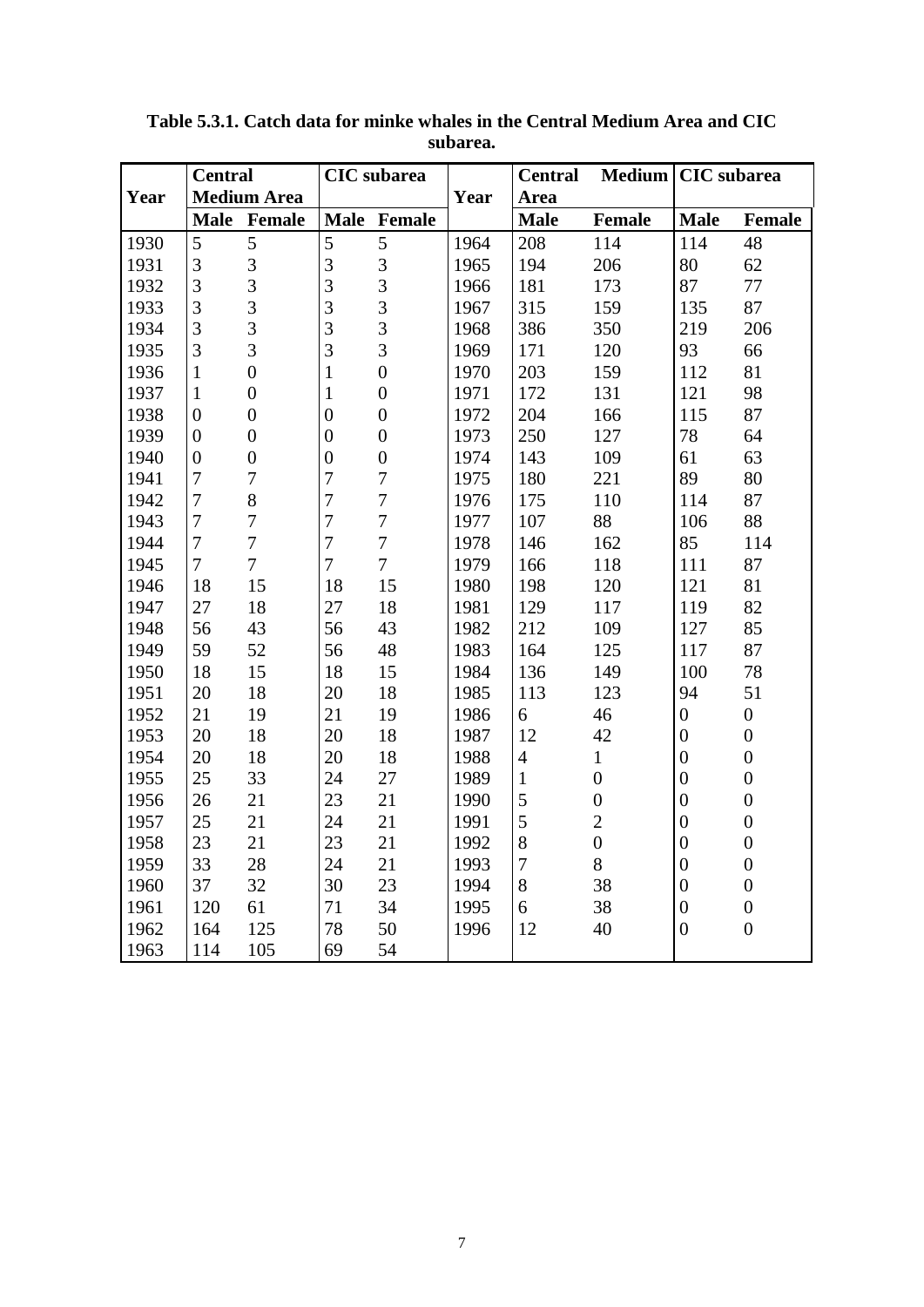# **5.4 Abundance estimates**

The NAMMCO Scientific Committee Working Group on Abundance Estimates had at its meeting in February 1997 reviewed and analysed data collected during NASS-95, including presentation of synoptic distributional maps as well as abundance of minke whales in the Northeast Atlantic (NAMMCO/7/6). Estimates for the Central Medium Area and the CIC subarea are given in Table 5.4.1. The part of the estimate for the Central Medium Area based on Icelandic shipboard surveys is not corrected for whales missed on the track line  $(g(0)$  assumed to equal 1). The Icelandic shipboard surveys were conducted with only one platform on each of two ships, thus no data could be collected to estimate the negative bias introduced by the assumption of  $g(0) = 1$ .

As can be seen from Table 5.4.1, the 1987 and the 1995 point estimates for the Icelandic coastal area CIC differ by a factor of about 2.8. A large part of the difference is due to the fact that the 1987 aerial survey covered a substantially smaller area than the aerial survey in 1995. Also, the continuity in distribution of minke whales from Icelandic coastal areas towards the ice edge at Greenland and Jan Mayen may allow substantial movements in and out of the aerial survey area. No conclusion can be reached on whether the difference is due to a change in abundance, local movements or methodological differences.

| Table 5.4.1. Abundance estimates for minke whales in the Central Medium Area |
|------------------------------------------------------------------------------|
| and the CIC subarea                                                          |

| Estimate, ref. year                 | c.v. of estimate | lower 95% c.l. | upper 95% c.l. |  |  |
|-------------------------------------|------------------|----------------|----------------|--|--|
| <b>Central Medium Area</b>          |                  |                |                |  |  |
| 1995:<br>72,130                     | 0.244            | 44,711         | 116,362        |  |  |
| <b>CIC</b> - Iceland coastal waters |                  |                |                |  |  |
| 1987:<br>20,096                     | 0.20             | 13,579         | 29,741         |  |  |
| 55,922<br>1995:                     | 0.31             | 30,458         | 102,674        |  |  |

## **5.5 Assessments**

The Working Group had before it SC/6/MP2 which contained a series of population trajectories produced by using the Hitting-with-fixed-MSYR model and with projections for 1997-2001 for different assumptions on annual catch options. The catch options investigated were:

(a) 0 catches;

(b) 35, which is the average for the most recent 5-year period in the Central stock area;

(c) 185, which is the annual average catch over the period 1961-85 within Icelandic coastal waters (CIC);

(d) 292, which is the average over the period 1980-84 in the Central stock area;

(e) 451, which is the average over the Central stock area's most intensive catching period 1965-1969.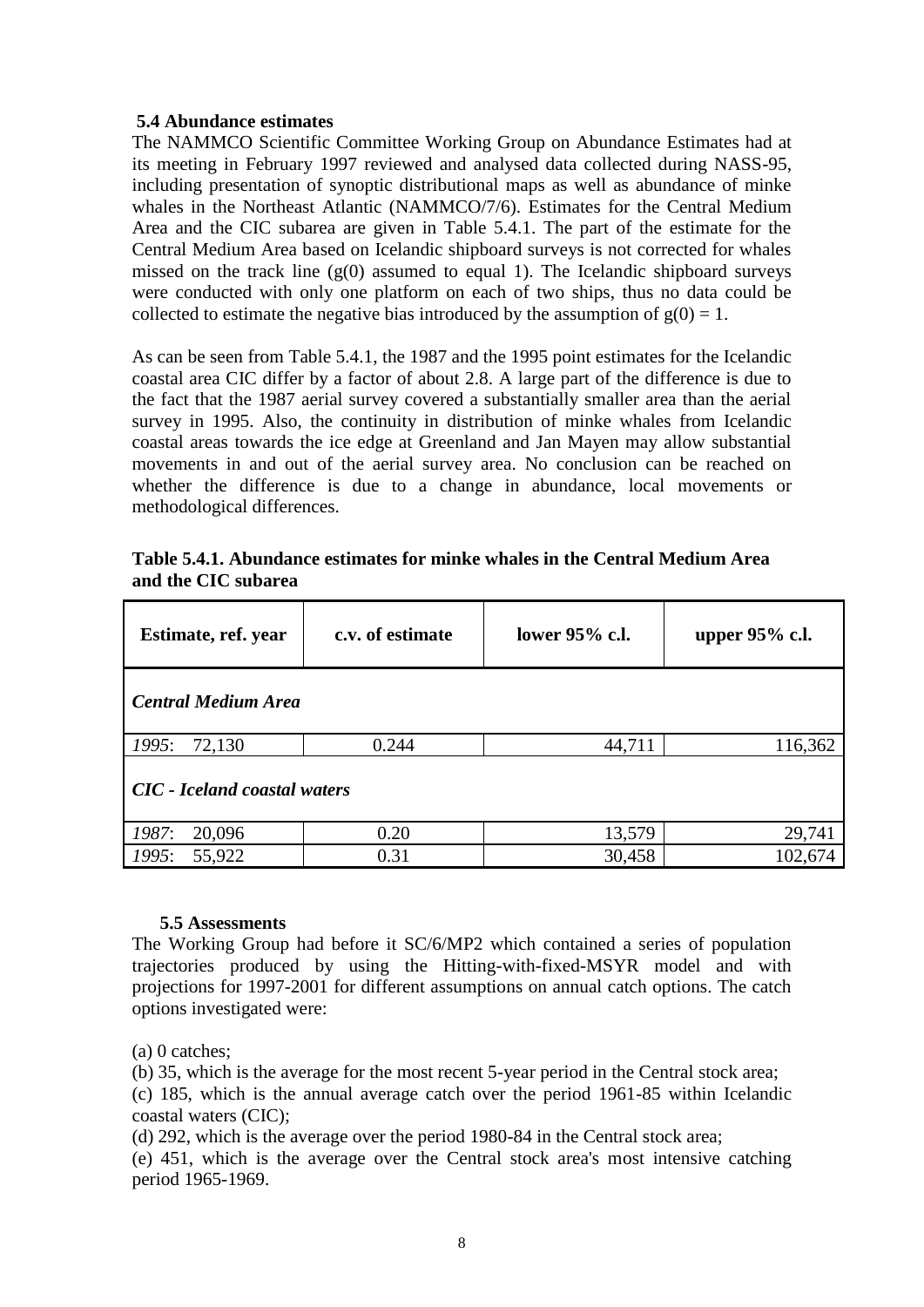The MSYR assumption of 0 was run only to show the effect of accumulated catches on the population trajectories. A recent paper by Schweder and Hjort (1997) had investigated the population dynamics of minke whales in the Barents Sea by a likelihood synthesis of a relative abundance series and two abundance estimates combined through a population dynamics model. They found a point estimate of MSYR of 1.7% with a 95% likelihood contour of 0.2% - 3%. This estimate relates to the 1+ population, while the MSYRs used in SC/6/MP/2 refers to the mature stock, which implies that MSYRs are proportionally higher. The Working Group subsequently focused on runs based on MSYRs of 2% and 3%.

The total Central stock is at present close to its carrying capacity as judged from the population modelling conducted. The total stock estimate from the 1995 surveys includes a shipboard component from the Icelandic vessel survey not corrected for  $g(0)$ (that is, animals missed on the trackline), and thus considered to be conservative. For the MSYR values considered by the group as the most probable (2% and 3% of mature stock), present removal levels are of no concern. The highest past removal level projected, that is an annual catch of 451 whales, would cause concern if the total abundance is at the lower range of its estimated 95% confidence interval (i.e. 44,751 minke whales). The Working Group therefore concluded that the total Central stock is now close to its carrying capacity, and that present as well as past catch levels with the exception of the highest catch level projected, will not adversely affect this stock.

The group then decided to consider the coastal waters of Iceland, CIC, as a unit with all the projected catches taken within that area. The lower 95% confidence limit for the CIC 1995 point estimate of 55,922 minke whales, that is 30,458 whales, was considered as a conservative approach in evaluating the status of the stock. This lower 95% estimate is consistent with the 1987 estimate when the limited coverage in 1987 is accounted for (Borchers et al. 1997). All projections showed that the stock in 2001 would not be adversely affected by past or present removal levels at parameter values considered to be appropriate by the group. However, the group considered the catch level of 451 in the CIC area, corresponding to the highest catch levels taken from the total Central stock, as too high and unsustainable in the long run. Also the catch projection based on an annual catch of 292 whales may be unsustainable. The Working Group concluded that the feeding stock of minke whales in Icelandic coastal waters (CIC) is presently close to its carrying capacity, and that present as well as past catch levels with the exception of the two highest catch levels (annual catches of 292 and 451 whales) projected, will not adversely affect this stock. Summary statistics for Hittingwith-fixed-MSYR calculations including five-year projections are given for a selection of options in Table 5.5.1. Some example trajectories for a range of MSYRs of 0-6% hitting the 1995 point estimate of 55,922 minke whales and its 95% confidence limits within the Icelandic coastal area CIC, and projected annual catches of 185 whales (the annual average over the period 1961-1985 within CIC) over the period 1997-2001, are shown in Figure 5.5.1.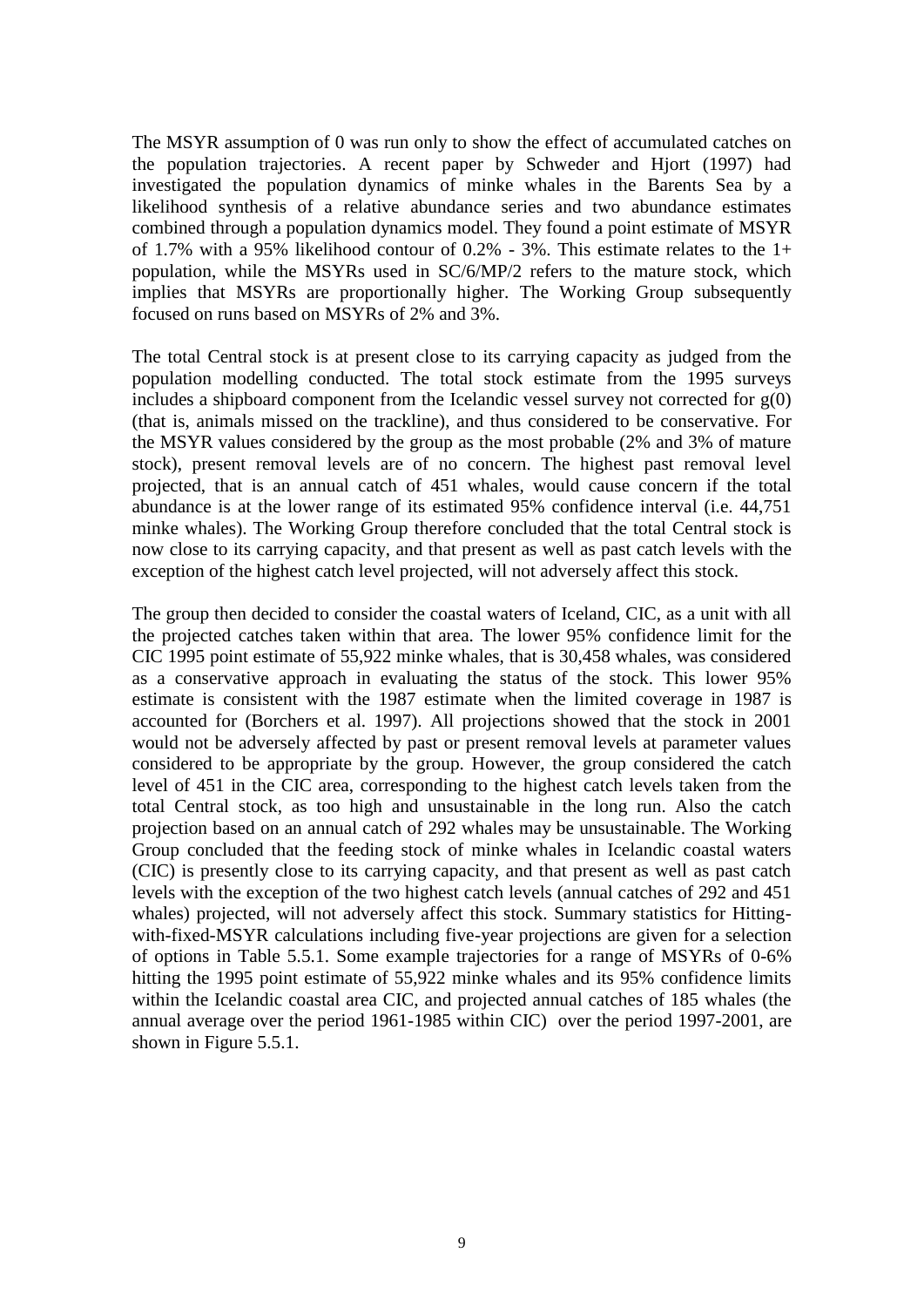**Figure 5.5.1. Population trajectories hitting the 1995 point estimate, as well as lower and upper 95% confidence limits, for the Icelandic coastal area CIC, and projecting the population for annual catches of 185 whales over the period 1997- 2001. Trajectories are given for a range of MSY rates of 0-6%.**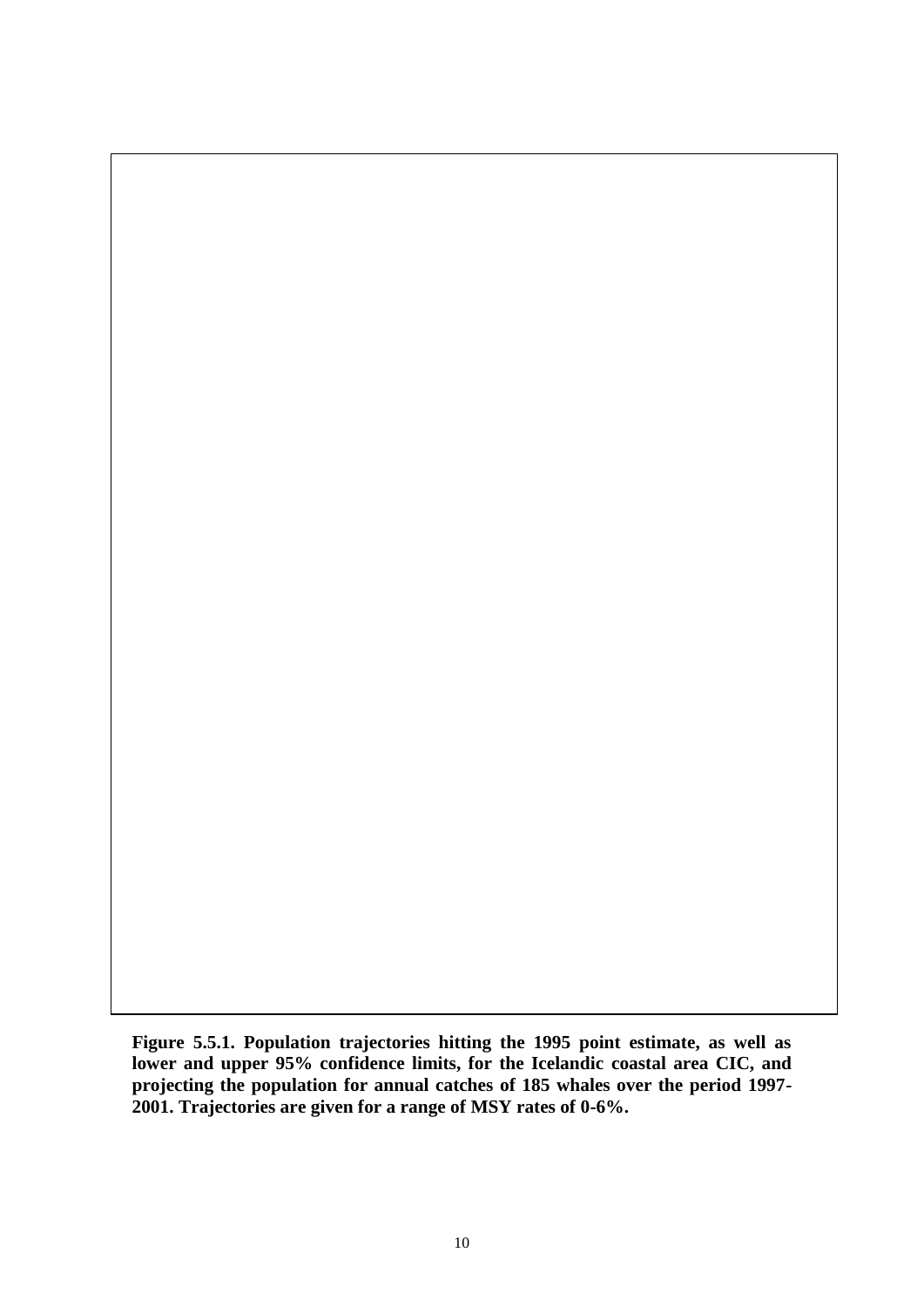**Table 5.5.1. Summary statistics for a selection of Hitting-with-fixed-MSYR calculations. MSY is the maximum sustainable yield in terms of harvesting of the recruited component of the population; K<sup>e</sup> is the pre-exploitation size of the recruited component of the population; N<sup>e</sup> <sup>97</sup> is the size of the recruited component of the population at the start of 1997; N<sup>e</sup> <sup>02</sup>/ K<sup>e</sup>is the ratio of the size of the recruited component of the population at the start of 2002 to the corresponding pre-exploitation level - results are shown for this statistic for each of the five levels of future catches.**

|       |     |                         |           |                         | $N^e_{02}/K^e$ |    |    |                        |  |
|-------|-----|-------------------------|-----------|-------------------------|----------------|----|----|------------------------|--|
|       |     |                         |           |                         |                |    |    | Annual catch 1997-2001 |  |
| MSYR, | MSY | $\mathbf{V}^{\text{e}}$ | $N_{.97}$ | $N_{97}$                |                | 35 | 18 | 29                     |  |
| $\%$  |     |                         |           | $\mathbf{V}^{\text{e}}$ |                |    |    |                        |  |

| 1995 abundance estimate Central Medium Area           |                                   |                                    |       |      |                       |          |                       |                       |                         |
|-------------------------------------------------------|-----------------------------------|------------------------------------|-------|------|-----------------------|----------|-----------------------|-----------------------|-------------------------|
|                                                       | Point estimate 72,130             |                                    |       |      |                       |          |                       |                       |                         |
| $\mathbf{2}$                                          | 589                               | 49103                              | 46973 | 0.96 | 0.9<br>7              | 0.9<br>6 | 0.9<br>5              | 0.9<br>$\overline{4}$ | 0.9<br>3                |
| 3                                                     | 867                               | 48151                              | 46975 | 0.98 | 0.9<br>9              | 0.9<br>8 | 0.9<br>7              | 0.9<br>6              | 0.9<br>5                |
|                                                       | Lower 95% confidence limit 44,711 |                                    |       |      |                       |          |                       |                       |                         |
| $\overline{2}$                                        | 375                               | 31265                              | 28987 | 0.93 | 0.9<br>$\overline{4}$ | 0.9<br>4 | 0.9<br>$\overline{2}$ | 0.9<br>$\mathbf{1}$   | 0.8<br>9                |
| 3                                                     | 545                               | 30284                              | 28979 | 0.96 | 0.9<br>7              | 0.9<br>7 | 0.9<br>5              | 0.9<br>4              | 0.9<br>$\overline{c}$   |
|                                                       |                                   | Upper 95% confidence limit 116,362 |       |      |                       |          |                       |                       |                         |
| $\overline{2}$                                        | 936                               | 78029                              | 75991 | 0.97 | 0.9<br>8              | 0.9<br>8 | 0.9<br>$\tau$         | 0.9<br>7              | 0.9<br>6                |
| 3                                                     | 1388                              | 77098                              | 76000 | 0.99 | 0.9<br>9              | 0.9<br>9 | 0.9<br>8              | 0.9<br>8              | 0.9<br>7                |
| 1995 abundance estimate CIC, Icelandic coastal waters |                                   |                                    |       |      |                       |          |                       |                       |                         |
|                                                       | Point estimate 55,922             |                                    |       |      |                       |          |                       |                       |                         |
| $\overline{2}$                                        | 452                               | 37671                              | 36537 | 0.97 | 0.9<br>8              | 0.9<br>7 | 0.9<br>6              | 0.9<br>5              | 0.9<br>3                |
| 3                                                     | 668                               | 37129                              | 36542 | 0.98 | 0.9<br>9              | 0.9<br>9 | 0.9<br>7              | 0.9<br>6              | 0.9<br>$\overline{4}$   |
|                                                       |                                   | Lower 95% confidence limit 30,458  |       |      |                       |          |                       |                       |                         |
| $\overline{2}$                                        | 253                               | 21053                              | 19832 | 0.94 | 0.9<br>6              | 0.9<br>5 | 0.9<br>$\overline{2}$ | 0.9<br>$\overline{0}$ | 0.8<br>7                |
| 3                                                     | 369                               | 20492                              | 19831 | 0.97 | 0.9<br>8              | 0.9<br>7 | 0.9<br>5              | 0.9<br>3              | 0.9<br>$\boldsymbol{0}$ |
|                                                       |                                   | Upper 95% confidence limit 102,674 |       |      |                       |          |                       |                       |                         |
| $\overline{2}$                                        | 820                               | 68295                              | 67209 | 0.98 | 0.9<br>9              | 0.9<br>9 | 0.9<br>8              | 0.9<br>7              | 0.9<br>6                |
| 3                                                     | 1220                              | 67765                              | 67217 | 0.99 | 1.0<br>$\overline{0}$ | 0.9<br>9 | 0.9<br>8              | 0.9<br>8              | 0.9<br>7                |

*1995 abundance estimate Central Medium Area*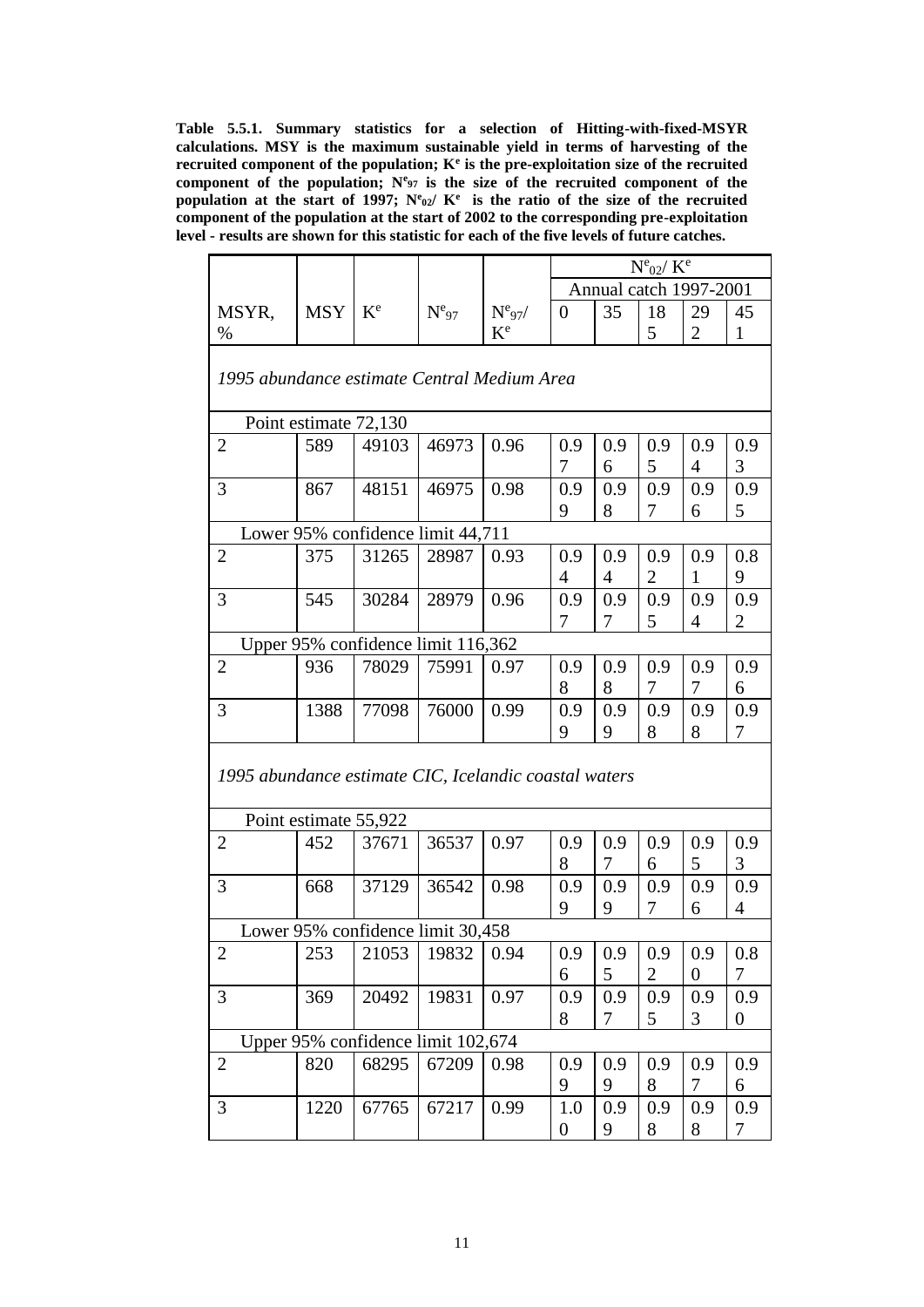## **5.6 Recommendations for future research**

Based on the discussions above, the Working Group considered that future research should primarily focus on resolving the questions on stock structure and population monitoring.

#### *Stock structure*

While recognising that there is some evidence of population heterogeneity in North Atlantic minke whales, it is evident that no conceptual model of dispersal and mixing of the whales can be proposed on the basis of present knowledge. Specifically such a model should

- (i) identify segregation on breeding/wintering grounds, if any;
- (ii) estimate the level of exchange between segregations;

(iii) estimate the mixing of putative stocks on feeding grounds and in areas with harvesting; and

(iv) identify philopatry of subunits of minke whales.

The research needed to elucidate these components of the population structure model should include a variety of techniques ranging from genetic studies, telemetric tracking of individual whales and isotope techniques to studies of levels and compositions of persistent pollutants. Some of these studies are in progress, while others will depend on the further development of techniques that are at present still in their infancy. Most research conducted so far has relied upon sampling of the whales from the harvest or at the harvesting grounds. Understanding of the population structure of North Atlantic minke whales will, however, require sampling on the wintering grounds and in areas without harvesting, in addition to sampling from the harvest.

#### *Population monitoring*

Sighting surveys are fundamental for the calculation of sustainable harvest levels and they need to be repeated at frequent intervals in areas where harvesting takes place. The abundance of minke whales in coastal areas of Iceland (area CIC) seems to have increased between 1989 and 1995 but the results are not conclusive due to the variability associated with the surveys. It would, however, be important to follow the changes in abundance in that area more closely to reveal whether the changes are due to a general increase in abundance or to temporal variability in the distribution of the whales and to possible problems in abundance estimation methodology. Likewise a comparison should be made between shipboard and aerial surveys.

## **6. Other business**

There was no other business.

## **7. Adoption of report**

The report was adopted by correspondence on 15 December 1997.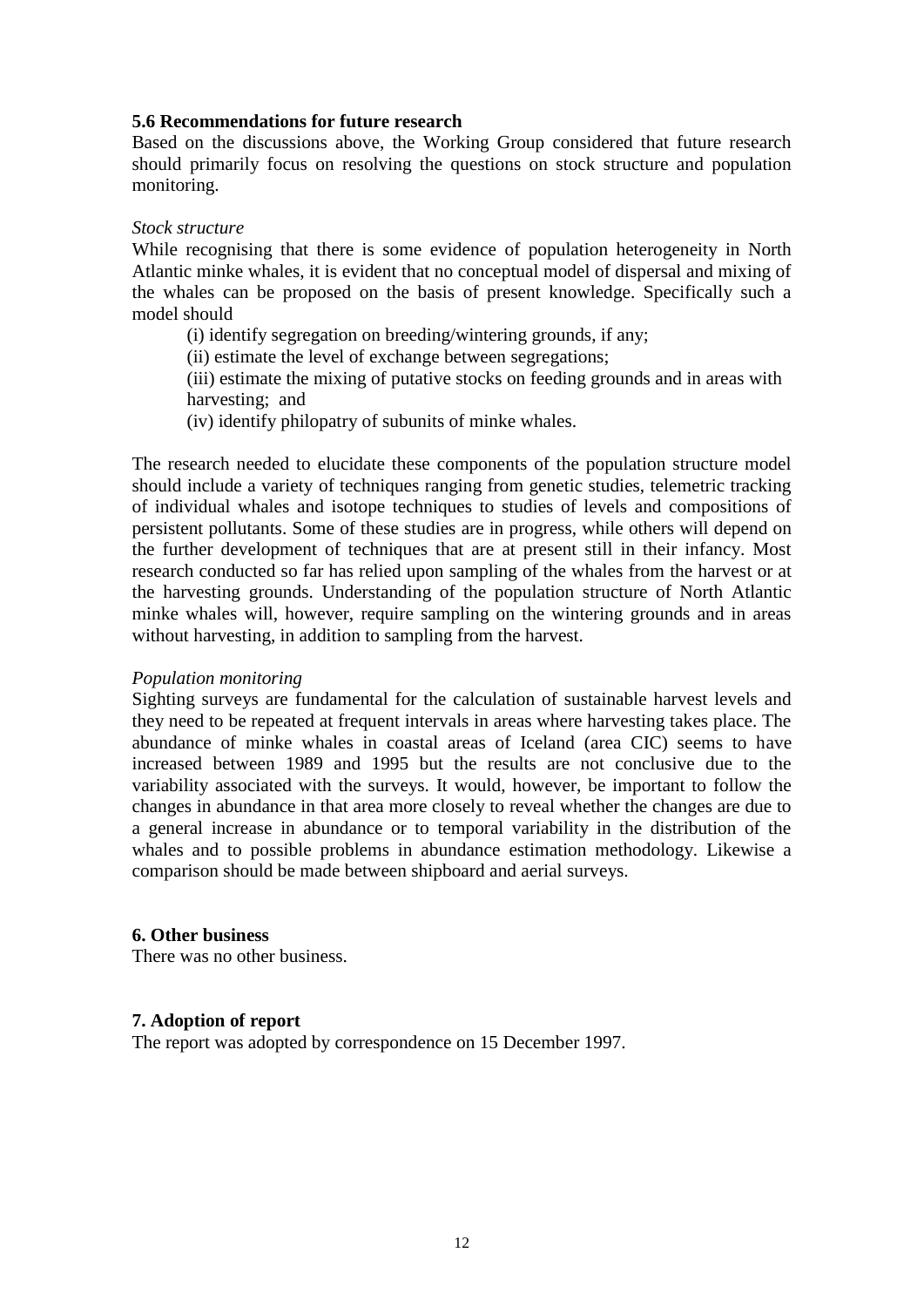# **Appendix 1 - List of participants**

Anna Kristín Daníelsdóttir (Iceland) Þorvaldur Gunnlaugsson (Iceland) Mads Peter Heide-Jørgensen (Greenland) Pia Barner Neve (Greenland) Nils Øien (Norway) Gísli A. Víkingsson (Iceland)

# **Appendix 2 - AGENDA**

- 1. Opening remarks and terms of reference
- 2. Adoption of agenda
- 3. Appointment of rapporteur
- 4. Review of available documents and reports
- 5. The Central North Atlantic minke whale stock
	- 5.1 Stock structure
		- 5.2 Biological parameters
		- 5.3 Catch data
		- 5.4 Abundance estimates
		- 5.5 Assessments
		- 5.6 Recommendations for future research
- 6. Other business
- 7. Adoption of report

# **Appendix 3 - List of documents**

*List of Working Group Documents*

- SC/6/MP1. Daníelsdóttir, A.K. 1997. Review on the population genetic structure of North Atlantic minke whales (*Balaenoptera acutorostrata*).
- SC/6/MP2. Punt, A. 1997. Implications of various levels of future catches on the dynamics of population of minke whales in the Central North Atlantic.
- SC/6/MP/3. Víkingsson, G.A. 1997. Biological parametres of Central North Atlantic minke whales.
- SC/6/MP/4. Palsbøll, P.J. 1997. Review for NAMMCO of manuscript by Anna Daníelsdóttir, entitled; "Review on the population genetic structure of North Atlantic minke whales (*Balaenoptera acutorostrata*)".